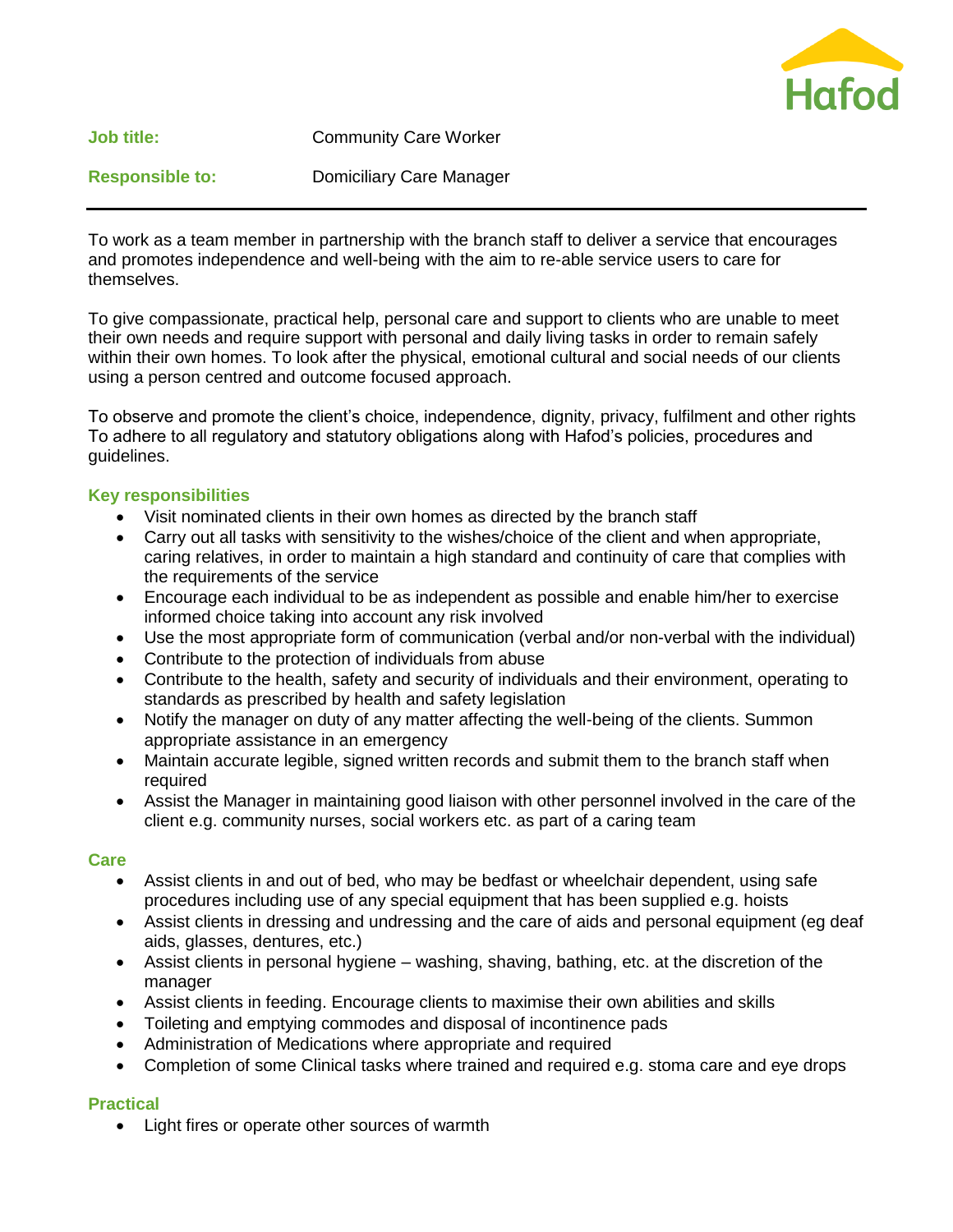- Prepare and cook simple meals where a meal is not available from an alternative source e.g. in absence of frozen or a meal delivery service
- Carry out domestic duties as agreed e.g. laundry, general cleaning etc.
- Undertake shopping and other duties in the community e.g. prescription collection, pension collection etc.

## **General**

- To co-operate with Hafod in complying with relevant health and safety legislation, policies and procedures in the performance of the duties of the post
- To behave in accordance with the company's Values
- To maintain confidentiality and observe data protection and associated guidelines where appropriate
- To ensure compliance with Hafod's policies and procedures at all times

The duties in this job description are not exhaustive and may be altered at any time to reflect the changing needs of the Organisation

This post is subject to enhanced disclosure as provided by the disclosure and barring service, an executive agency of the home office

Disclosure is a means for the organisation to check the background of job applicants to ensure that they do not have a history that would make them unsuitable for posts that involve working with vulnerable people

The organisation will only request disclosure from those that have been offered employment

## **Person specification**

### **Qualifications, knowledge and experience**

- Basic understanding of the principles of care
- Understand the implications of abuse
- Have personal experience of caring for people e.g. raising a family, caring for eldery relative, voluntary or paid
- Level 2 in Health & Social Care\*

### **Skills & abilities**

- Have basic practical skills e.g. preparing and cooking simple meals
- Understand the importance of health and safety issues in the client's home
- Confidential and discrete
- Ability to work under pressure
- Sensitive to the needs of the client group
- Commitment to own training and development
- Team worker
- Confidential and discrete
- Ability to work without supervision
- Ability to respond in a flexible manner to meet the needs of clients

### **Interpersonal skills**

- To be able to act on own initiative
- Have an understanding of the importance of treating people fairly and with respect, regardless of race, sexuality, religion, age, gender or disability.

Community Care Worker 2 Reviewed: April 2019